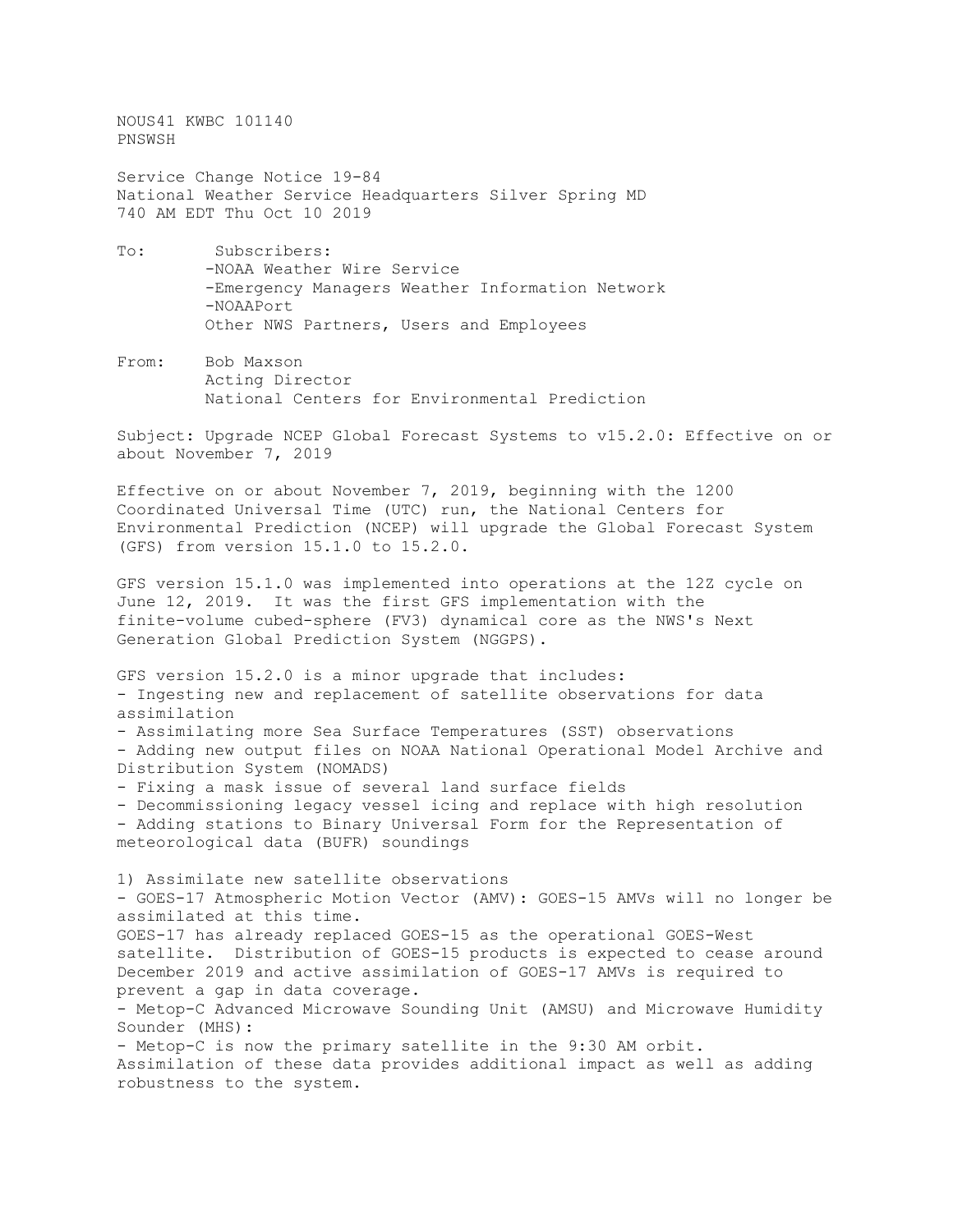- Korea Multi-Purpose Satellite (KOMPSAT-5) GPS Radio Occultation provides additional robustness to the system. - Addition changes were made to Visible Infrared Imaging Radiometer Suite (VIIRS) AMV ingest code to allow continued use after an expected change to the BUFR format.

2) Assimilating all BUFR Buoy sea-surface temperature (SST) data format changes in the buoy network resulted in a reduction of available SST measurements from buoys to 10 percent or less of expected levels. This change will restore data counts to previous levels.

3) New product: Graphical Turbulence Guidance (GTG). Global Turbulence product generated using National Center for Atmospheric Research (NCAR) GTG algorithm will start being disseminated on NOMADS. The product will be available every three hours from F03 to F36, and horizontal resolution will be a quarter degree.

pub/data/nccf/com/gfs/prod/gfs.YYYYMMDD/CC/gfs.t{CC}Z.gtg.0p25.fFFF.grib2 Where YYYYMMDD is year, month, day and CC is cycle, and FFF is forecast hour.

4) Update the Unified Post Processor (UPP) to address a mask issue of several land surface fields over water bodies in gridded binary version 2 (GRIB 2) products.

This update will make GFS.v15.2 pressure-grid products more consistent with GFS.v14 products and remove spurious soil moisture along coastlines. These land surface fields include Soil Moisture, Soil Temperature, Liquid Volumetric Soil Moisture, Water Equivalent of Accumulated Snow Depth (WEASD), Snow Depth, Water Runoff, Ground Heat Flux (GFLUX), Wilting Point (WILT), and Field Capacity (FLDCP).

Affected product files on NCEP Web Services: gfs.t{CC}z.pgrb2.0p25.f{FFF} gfs.t{CC}z.pgrb2b.0p25.f{FFF} gfs.t{CC}z.pgrb2.0p50.f{FFF} gfs.t{CC}z.pgrb2b.0p50.f{FFF} gfs.t{CC}z.pgrb2.1p00.f{FFF} gfs.t{CC}z.pgrb2b.1p00.f{FFF} gfs.t{CC}z.sfluxgrbf{FFF}.grib2 Where CC is cycle for 00, 06, 12, 18 UTC, and FFF is forecast hour.

5) A new land-sea mask (named as LANDN sfc) based on bilinear interpolation will be added to pgrb2 files for GFS and Global Data Assimilation System (GDAS) products for all forecast hours on the NCEP Web Services.

6) The vessel icing program uses Optimum Interpolation Sea Surface Temperature (OISST) as input. A decision was made to move the vessel icing program within the Unified Post Processor (UPP) and use GFS forecast skin temperature as input.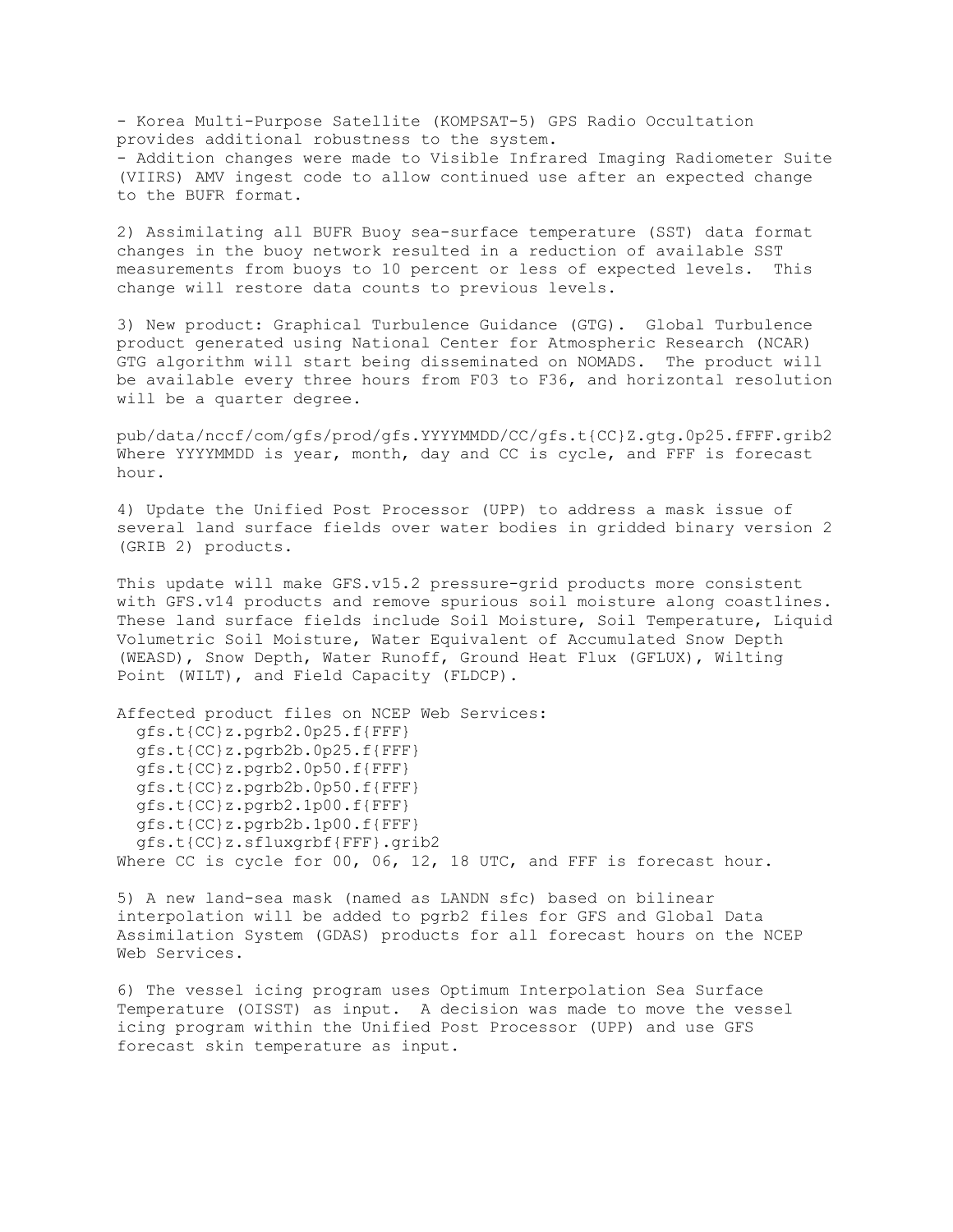The following vessel icing products will be terminated: sice.tCCz.siceg.grib2 sice.tCCz.siceg\_1x1.all.grib2 sice.tCCz.siceg\_akw.grib2

<ftp://ftp.ncep.noaa.gov/pub/data/nccf/com/omb/prod/sice.YYYYMMDD/> <https://nomads.ncep.noaa.gov/pub/data/nccf/com/omb/prod/sice.YYYYMMDD> <https://www.ftp.ncep.noaa.gov/data/nccf/com/omb/prod/sice.YYYYMMDD>

Where YYYYMMDD is year, month and day

Users will find the replacement vessel icing product included as a variable (ICEG) in GFS pressure-grid products: gfs.tCCz.pgrb2.0p25.fFFF gfs.tCCz.pgrb2.0p50.fFFF gfs.tCCz.pgrb2.1p00.fFFF

Available at 0.25, 0.5, and 1.0 degree resolutions. They will be disseminated to the public on the NCEP Web Services here:

<ftp://ftp.ncep.noaa.gov/pub/data/nccf/com/gfs/prod/gfs.YYYYMMDD/CC> <https://nomads.ncep.noaa.gov/pub/data/nccf/com/gfs/prod/gfs.YYYYMMDD/CC> <https://www.ftp.ncep.noaa.gov/data/nccf/com/gfs/prod/gfs.YYYYMMDD/CC>

Where YYYYMMDD is year, month, and day, where CC is cycle, and where FFF is the forecast hour

7) Add three stations to the GFS station time series BUFR soundings: 006011 62.02N 6.76W TOR 00 Thorshvan, Denmark 54 User Request 4-19 999913 15.51S 128.15E WYN 00 Wyndham aerodrome Australia 4 User Request  $1 - 19$ 999914 57.48N 7.36W EGPL 00 Benbecula, Scotland, UK 6 User Request 1- 19 The output will be available on NCEP Web Services GFS directory with names:

gfs.tCCz.bufrsnd.tar.gz

Three additional files for the stations: bufr.006011.YYYYMMDDCC bufr.999913.YYYYMMDDCC bufr.999914.YYYYMMDDCC Where YYYYMMDD is year, month and day, and CC is cycle

8) Reduction of water temperature biases in small lakes. For small lakes, adequate observations do not always exist to support the analysis of lake surface temperature, often leading to significant departures from both the climatology and real-time observation. Two changes were introduced to ensure that lake temperatures do not deviate from the climatology when observations are not available. The first change replaces a surface mask file at 0.5-degree resolution with one on the T1534 Gaussian grid (~13 km) to prevent unrealistic SST climatology from being used to update the background of the near sea-surface temperature analysis over small water bodies, such as those in the Great Salt Lake.